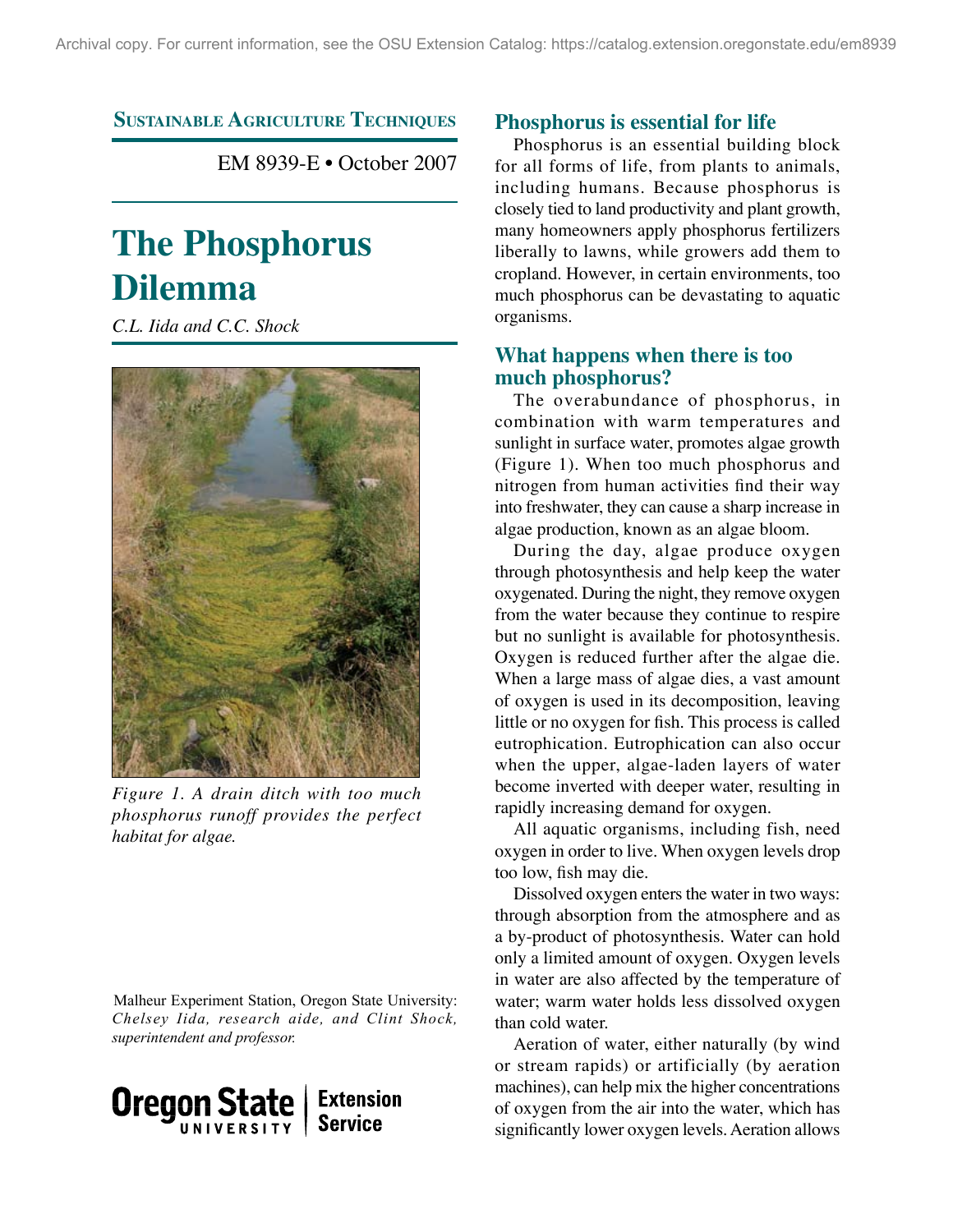2

more oxygen to dissolve in water because it provides more surface area on which the oxygen can diffuse and more stirring of water.

# **How does phosphorus enter surface water?**

Phosphorus can enter surface water in two ways: through point sources and nonpoint sources. Point sources originate from a single identifiable source, such as a municipal waste water system, residential septic system, industrial site, feedlot, or manure pile. Nonpoint sources have widely dispersed origins and often vary depending on the season or temperature. Examples of nonpoint sources are erosion from farmland, runoff water from agricultural land, and livestock grazing along lakes and streams.

Growers add phosphorus to soil to help assure good crop yields. Excessive phosphorus applications, however, increase the risk of phosphorus loss. Most phosphorus in soils is bound to soil particles. The runoff created by furrow irrigation erodes the soil and washes the soil and phosphorus out of the field and into the tail water, which in turn can be flushed into nearby rivers, where it promotes algae growth (Figures 2 and 3).

# **Why should we be concerned with high phosphorus levels in surface water?**

It's important to keep our surface waters as clean as possible, both for native plant and wildlife needs and for human use. As consumers of water, we are all affected by high levels of phosphorus in our rivers and lakes. Nobody wants to go swimming or rafting in an unsightly river. We need to take care of our water resources in order to protect water quality for fish, aesthetics, recreational purposes, and other uses.

## **What can you do about it?**

Because phosphorus enriches the soil and encourages healthy plant life, we need to take precautions and learn to manage it to achieve



*Figure 2. Algae growing in a slow-water oxbow of the Snake River.*



*Figure 3. Runoff ditch water rich in phosphorus promotes algae growth.* 

maximum benefits without adverse consequences. In some ways, the reduction of phosphorus losses from land is a matter of common sense. Anything that reduces runoff and soil loss will reduce phosphorus losses that might reach streams and lakes. Below we suggest some specific ways to reduce phosphorus losses.

## *Homeowners and commercial property managers*

- Limit phosphorus fertilization of landscapes.
- Choose low-phosphorus detergents.
- Minimize water runoff.
- Improve landscape irrigation efficiency.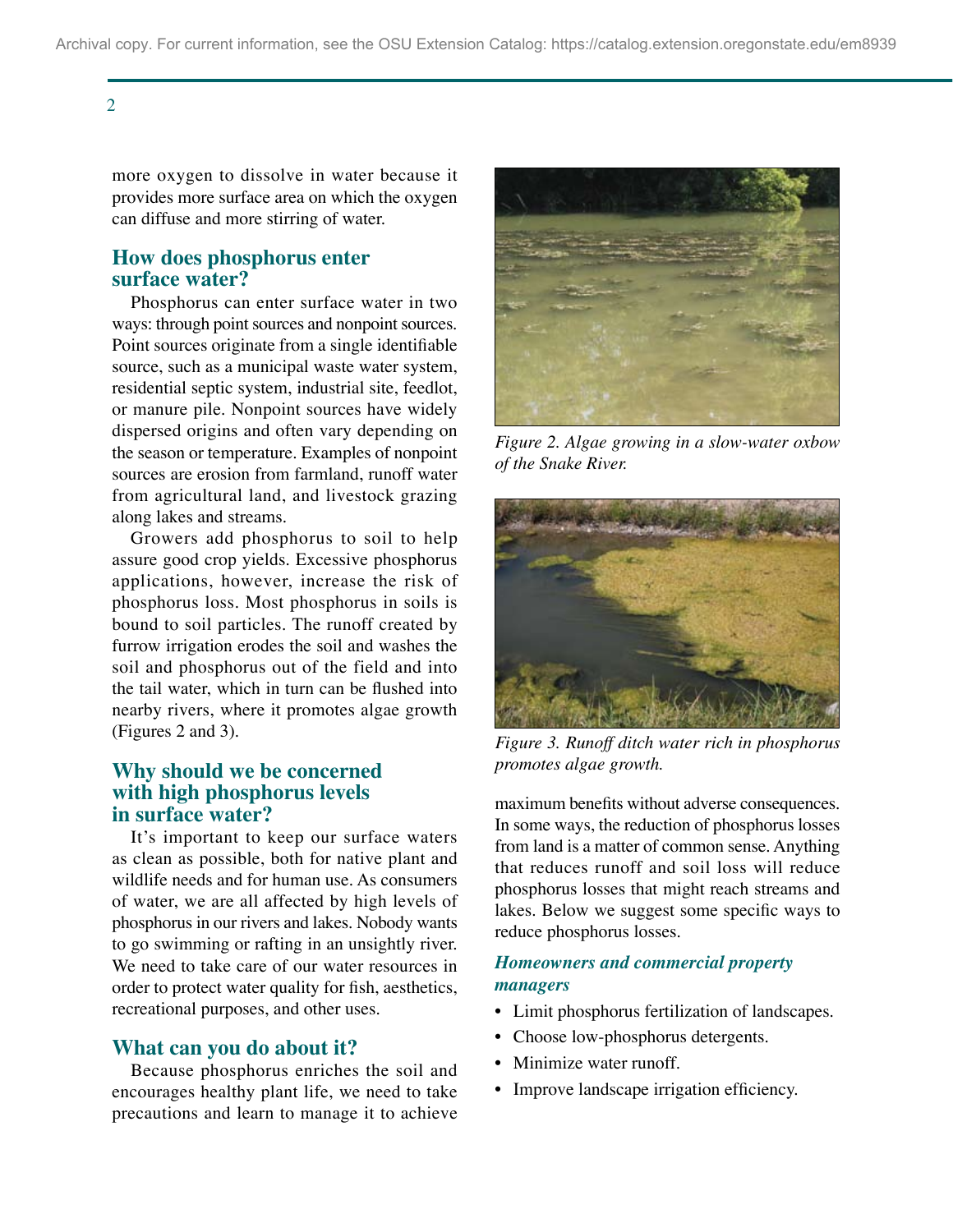Some fertilizers are rich in phosphorus. Limiting the use of these fertilizers reduces the amount of phosphorus washed away in runoff. Likewise, regulations that eliminate phosphorus in detergents reduce the amount of phosphorus that is flushed out through septic systems and into surrounding bodies of water. Good design and management of landscape irrigation can minimize the amount of runoff water, thus limiting phosphorus losses.

#### *Irrigated row crop growers*

- Manage nutrients, especially phosphorus.
- Convert from furrow irrigation to drip, sprinkler, or gated pipe irrigation.
- Level fields.
- Use polyacrylamide (PAM).
- Use straw mulch.
- Use filter strips.
- Build sediment retention ponds.

To avoid overfertilization, it is important to test the soil before applying fertilizer. Excess phosphorus provides no additional benefit to crop plants and increases phosphorus loss to surface water.

Much of the phosphorus lost from farms and fields is attached to soil particles. Surface broadcast applications of phosphorus have a much greater risk of loss to runoff than incorporated phosphorus. Phosphorus that is subsurface banded along plant rows has little risk of immediate loss and may be better utilized by plants.



*Figure 4. Runoff from an onion field with no erosion protection.*

Any method that captures sediment or retains soil reduces phosphorus losses. For example, furrow irrigation washes soil and nutrients out of the field (Figure 4). Converting from furrow irrigation to drip, sprinkler, or gated pipe irrigation conserves water and keeps more phosphorus in the field. Likewise, fields that are leveled to a gentle slope irrigate more uniformly and do not suffer as much irrigation-induced erosion as fields with greater slope.

By using PAM, the sediment that normally would be washed away in runoff water instead settles to the bottom of the furrow or ditch preventing excess phosphorus loss (Figure 5). Straw mulch slows the water, spreads water in the furrow, and traps soil before it leaves the field.

The vegetation in a filter strip acts as a barrier and slows fast-moving water laden with sediment. As water runs through the filter strip, the sediment settles and is trapped in the strip (Figure 6).



*Figure 5. Clean runoff ditch water from furrowirrigated fields treated with PAM.*



*Figure 6. Runoff from an alfalfa field with excellent vegetative cover, which intercepts sediment.* 

3